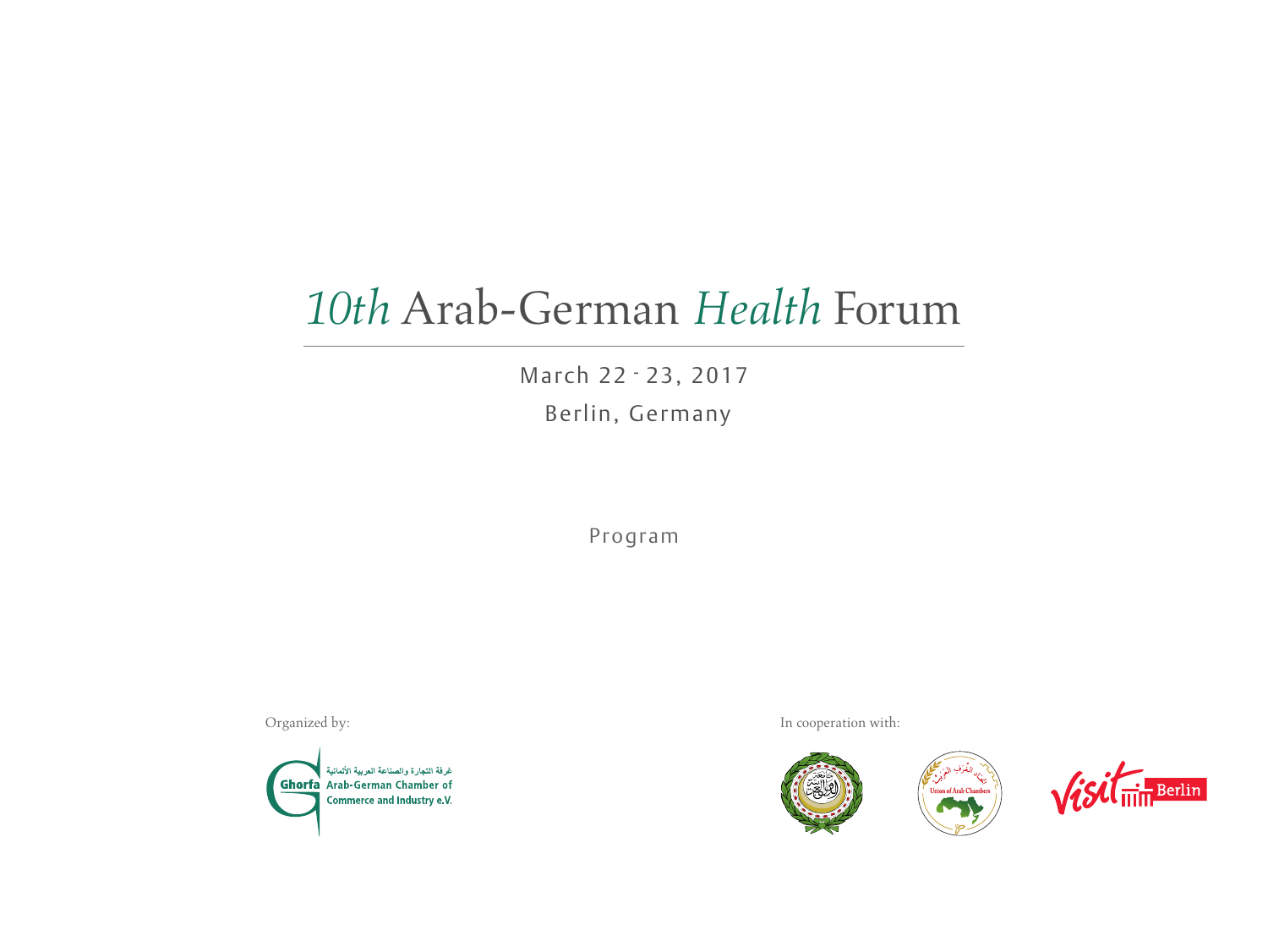$13.$ 

# 10th Arab-German Health Forum 2017 THE ARAB-GERMAN HEALTH FORUM: PROGRAM

Wednesday, March 22nd, 2017

| 13.00 h   | Registration and Networking Lunch                                                                                            |
|-----------|------------------------------------------------------------------------------------------------------------------------------|
| 14.00 $h$ | <b>Opening Ceremony</b>                                                                                                      |
|           | Welcoming<br>Abdulaziz Al Mikhlafi<br>Secretary General of the Ghorfa Arab-German Chamber of<br>Commerce & Industry, Germany |
|           | Burkhard Kieker<br>Chief Executive Officer, visitBerlin, Germany                                                             |
|           | Speakers<br>Boris Velter                                                                                                     |

*State Secretary, Senate Administration for Health, Care and Equality, Germany*

*H.E. Ebrahim Mahmood A. Abdulla Ambassador of the Kingdom of Bahrain / Dean of the Arab Diplomatic Corps, Germany*

#### *H.E. Nael Al Kabariti*

*President of the Union of Arab Chambers and Chairman of the Chamber of Commerce, Jordan*

#### *Mechthild Rawert*

*Member of German Parliament, Rapporteur Care, Germany*

### *Dr. Amr Abdelhady Sharaf Secretary General of the Higher Committee of Medical*

*Specialities, Ministry of Health, Egypt*

Session 1 *Medical Tourism: Travels for High-Class Treatment and Care* 15.00 h

> *Moderation Doreen Chung Project Manager Market Management / Health Tourism, visitBerlin, Germany*

#### *Speakers*

*Olaf Seiche / Dr. Andreas Schmitt Manager Business Unit Sector of TÜV Rheinland / Director of Vivantes International Medicine, Vivantes Hospital Group, Germany "Service Quality and Certifications in Medical Tourism"*

#### *Anna Kinghorne*

*Head of International Office, Unfallkrankenhaus Berlin (ukb), Germany "Unfallkrankenhaus Berlin – Hospital of Medical Excellency"*

*Prof. Dr. Karsten Dreinhoefer Medical Director, Medical Park Berlin Humboldtmühle, Germany "Rehabilitation - A Call for Action"*

#### *Burkhard Kieker*

*Chief Executive Officer, visitBerlin, Germany*

Networking Break 16.30 h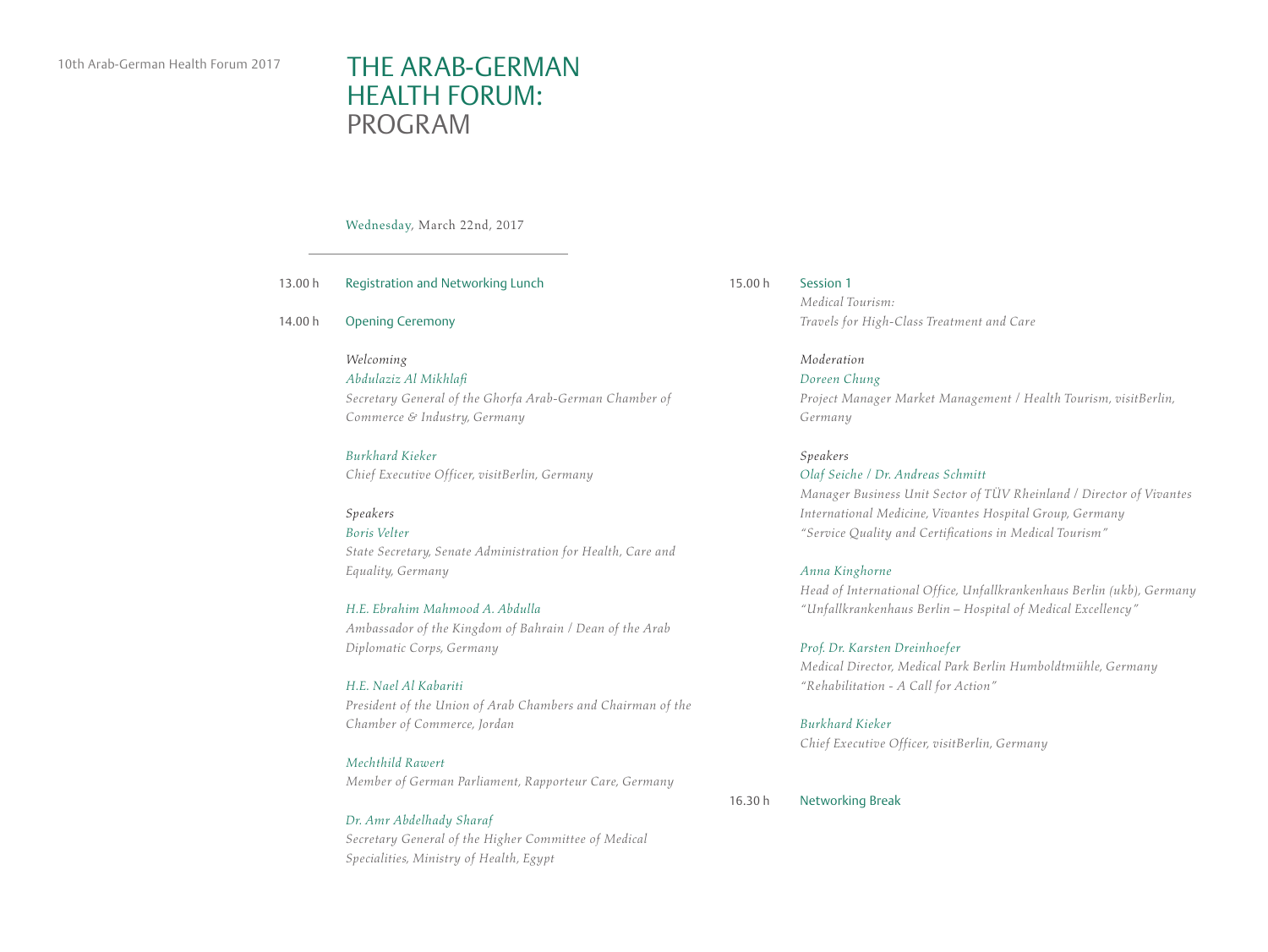## THE ARAB-GERMAN HEALTH FORUM: PROGRAM

#### Thursday, March 23rd, 2017

Session 2 17.00 h

> *Healthcare Solutions for Medical Centers: Construction, Education and Management*

#### *Moderation*

*Nizar Maarouf Vice Director of Vivantes International Medicine, Vivantes Hospital Group, Germany*

#### *Speakers*

*Dr. Michael Ruf*

*Spine Surgeon, Head of Department, SRH Klinikum Karlsbad-Langensteinbach GmbH, Germany "High Class Care Depends on High Specialization"*

#### *Dr. Reinhard Wichels*

*General Manager, WMC Healthcare GmbH, Germany*

#### *Dr. Saad Baradiy*

*Consulting Engineer, Iproplan Planungsgesellschaft mbH, Germany "Green Hospital – Development of Sustainable and Energy-Efficient Hospitals"* 

#### *Thomas Willemeit*

*CEO, GRAFT GmbH, Germany "From Hospital to Hospitality: Perception Based Architecture for Contemporary Health Care Design"*

#### Gala Dinner 19.30 h

*Speaker H.E. Dr. Peter Ramsauer Federal Minister ret., President of the Ghorfa Arab-German Chamber of Commerce & Industry, Germany* 

Session 3 09.00 h

*Healthcare in the GCC Countries: Development and Business Opportunities*

*Moderation*

*Dr. Gabi Kratochwil Managing Director, CrossCultures, Germany*

#### *Speakers*

*Prof. Dr. Carsten Tschoepe Vice Director of the Department Cardiology and Pulmonology, Charité, Germany "The 'Charite-Cardiac-Biopsy Cardiomyopathy Program': A Network Program to Diagnose and Treat Patients with Severe Heart Failure"*

#### *Matthias Kasprowicz*

*Managing Director, TROX Middle East, UAE "Health cAIR – The Healing Effect of Efficient Ventilation"*

*Dr. Naifah Hamoudah Al Shalan*

*Healthcare Counselor, Embassy of the Kingdom of Saudi Arabia, Germany "Saudi Arabia Healthcare Potential Development Opportunities"*

#### *George Annish*

*Managing Director, Al Danah Medical Company W.L.L., Qatar "Qatar Healthcare Sector"*

Networking Break 10.30 h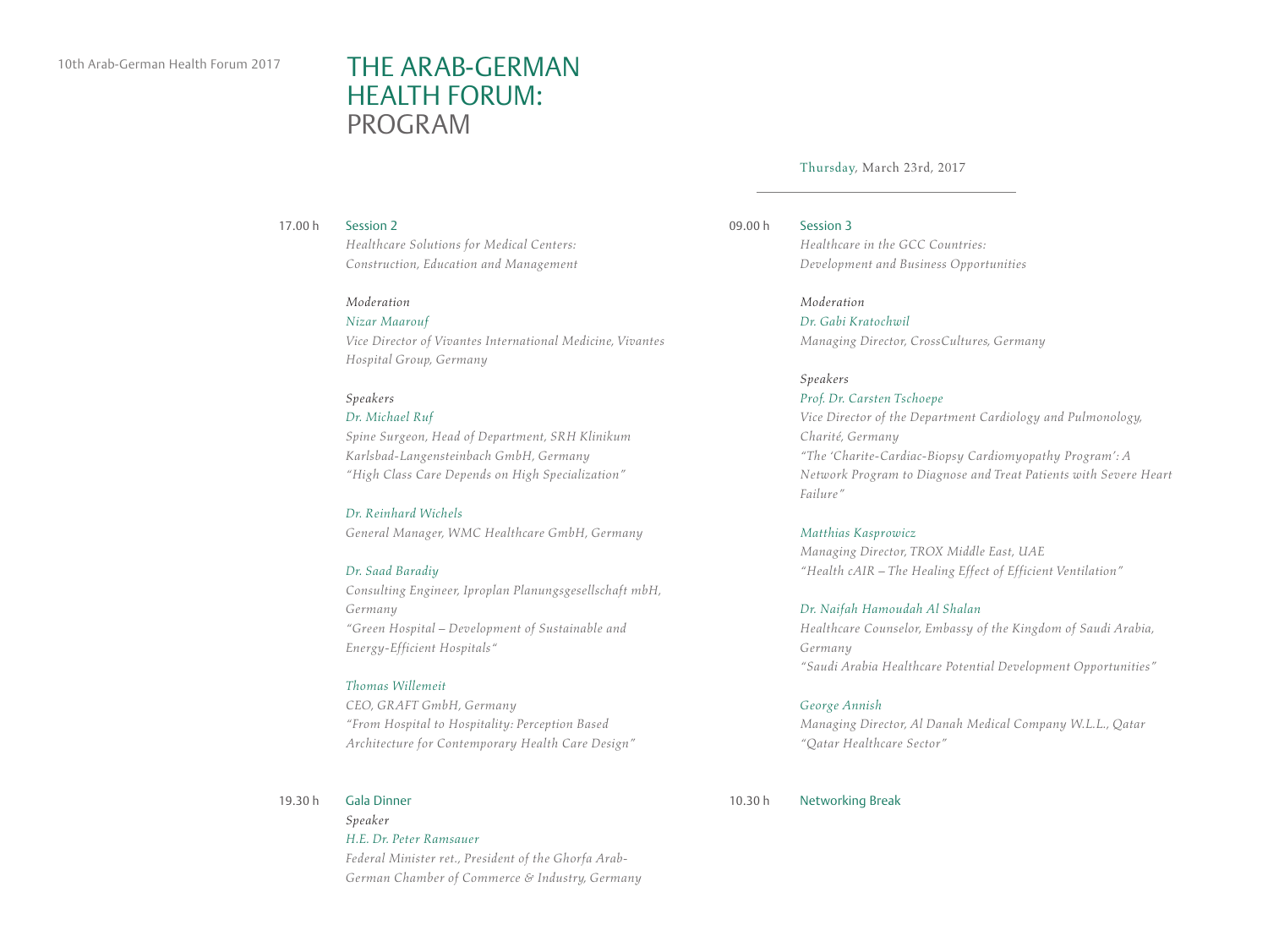## THE ARAB-GERMAN HEALTH FORUM: PROGRAM

#### Session 4 11.00 h

*Pharma Industry*

#### *Moderation*

*Wolf Schwippert Attorney at Law, Schwippert Law Office, Germany*

### *Keynote: Focus on Infections (hosted by Pfizer Deutschland GmbH)*

*Prof. Tomas Jelinek*

*Medical Director BCRT – Berlin Centre for Travel & Tropical Medicine / Scientific Director CRM – Centre for Travel Medicine Düsseldorf, Germany "Arab-German Partnerships – Which Vaccinations are Needed or Recommended on Your Travel?"*

#### *Speakers*

#### *Rasha Oudeh*

*CEO, Cedem AG, Switzerland "Jordanian Trend in Pharmaceutical Industry: Potential Impact on Future Innovation"*

#### *Wolf Schwippert*

*Attorney at Law, Schwippert Law Office, Germany "Pharmaceutical Industries as Target for FDI"*

Networking Lunch 12.30 h

#### 13.30 h

*Medical Technology and IT: Innovations and State-of-the-Art Projects*

### *Moderation*

*Jad Ayoub Business Director Middle East & Africa, Bioscientia GmbH, Lebanon*

#### *Keynote*

Session 5

#### *Dr. Andreas Bluethner*

*Director Food-Fortification & Partnerships, BASF SE, Germany "Food-Fortification – Prevention of Economic and Health Damage from Nutritional Deficiencies"*

#### *Speakers*

#### *Dr. Markus Kraemer*

*Country Manager Iraq and Jordan, Siemens Healthineers, Germany "Innovative Medical Equipment in Times of Budget Restrains – Approaches to Financing and Business Models"*

#### *Prof. Joerg Mueller*

*Director for Department of Neurology and Neurorehabilitation (Vivantes Spandau), Vivantes Hospital Group, Germany "Next Generation Robotics for Individualized high-end Patient Therapy"*

#### *Volker Eckert*

*Business Manager Export, Philips GmbH Market DACH, Germany "An exemplary State-of-the-Art Project driven by Innovation in Medical IT"*

Networking Break 15.00 h